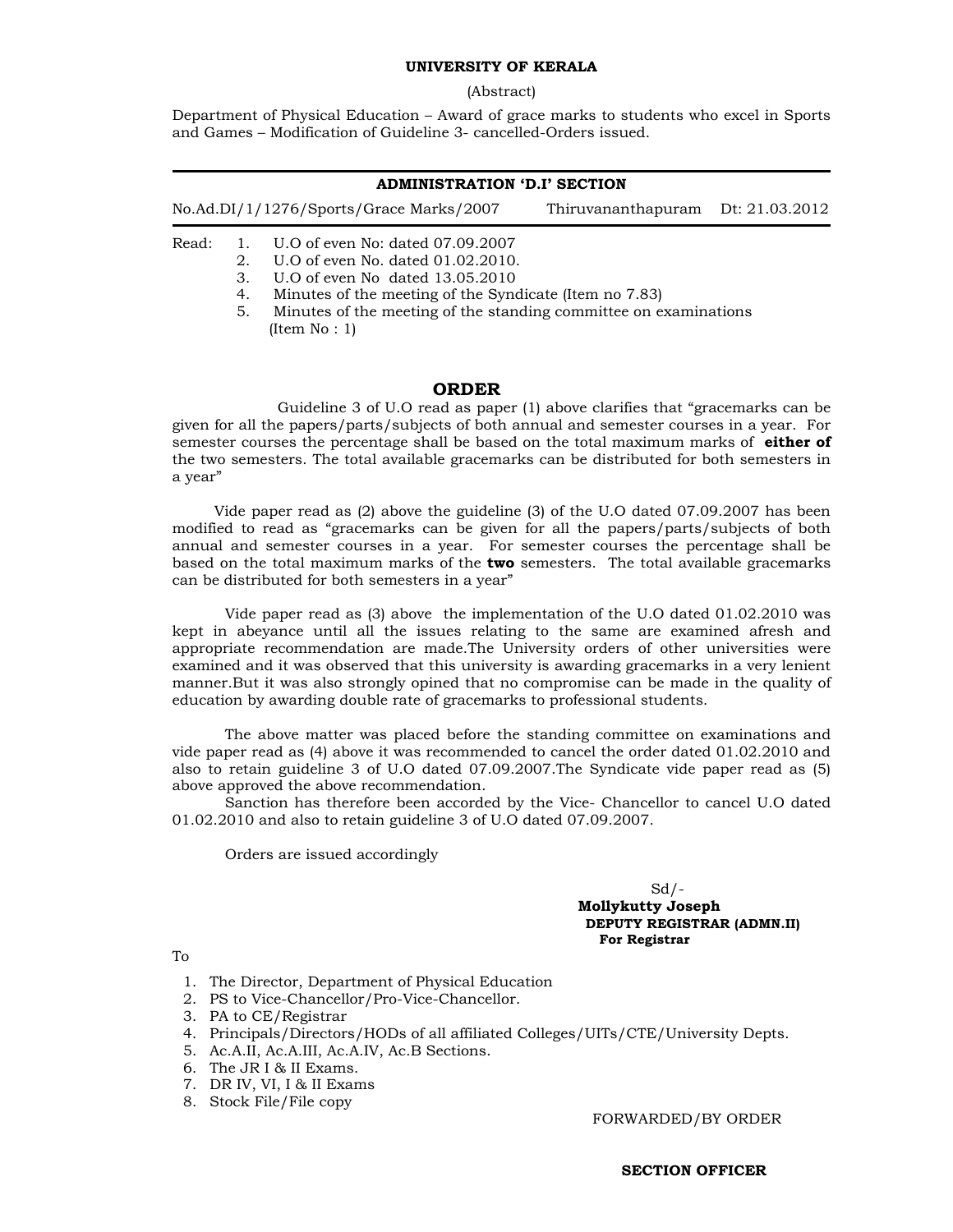# **PERCENTAGE OF GRACE MARKS TO BE AWARDED**

| S1.<br>No. | <b>CATEGORY</b>                                                                                                                                                                                                                            | Percentage of<br><b>Grace Marks</b> |
|------------|--------------------------------------------------------------------------------------------------------------------------------------------------------------------------------------------------------------------------------------------|-------------------------------------|
| 1.         | Inter Collegiate events (Individual/Team<br>events/Games)                                                                                                                                                                                  |                                     |
|            | <b>I PLACE</b><br><b>II PLACE</b><br><b>III PLACE</b>                                                                                                                                                                                      | $5\%$<br>$3\%$<br>$2\%$             |
| 2.         | University Team members (Non-participation)                                                                                                                                                                                                | 6%                                  |
| 3.         | University Team members participating in Inter-<br>University Tournaments.                                                                                                                                                                 | 7%                                  |
| 4.         | Inter University South Zone/South-West Zone                                                                                                                                                                                                |                                     |
|            | <b>I PLACE</b><br><b>II PLACE</b><br><b>III PLACE</b>                                                                                                                                                                                      | 10 %<br>9%<br>8 %                   |
| 5.         | All India Inter-University Tournaments<br>(Team Events, Individual Events & Relays)                                                                                                                                                        |                                     |
|            | I PLACE<br><b>II PLACE</b><br><b>III PLACE</b><br><b>IV PLACE</b>                                                                                                                                                                          | 18%<br>15%<br>12%<br>10%            |
| 6.         | Representing Indian University                                                                                                                                                                                                             | 10%                                 |
| 7.         | State Level events in all Sports/Games/Relay events<br>(Inter Districts Competition-Individual/Team/Games<br>certificates<br>from<br>the<br>State/District<br>events<br>Associations concerned – approved by the Kerala<br>Sports Council. |                                     |
|            | I PLACE                                                                                                                                                                                                                                    | 5%                                  |
|            | <b>II PLACE</b><br><b>III PLACE</b>                                                                                                                                                                                                        | 4%<br>3%                            |
|            |                                                                                                                                                                                                                                            |                                     |
| 8.         | Winning Medals in National Championships                                                                                                                                                                                                   |                                     |

(Senior/Junior )

| I PLACE          | 18% |
|------------------|-----|
| II PLACE         | 15% |
| <b>III PLACE</b> | 12% |

9. Representing India in the International Competitions 20%